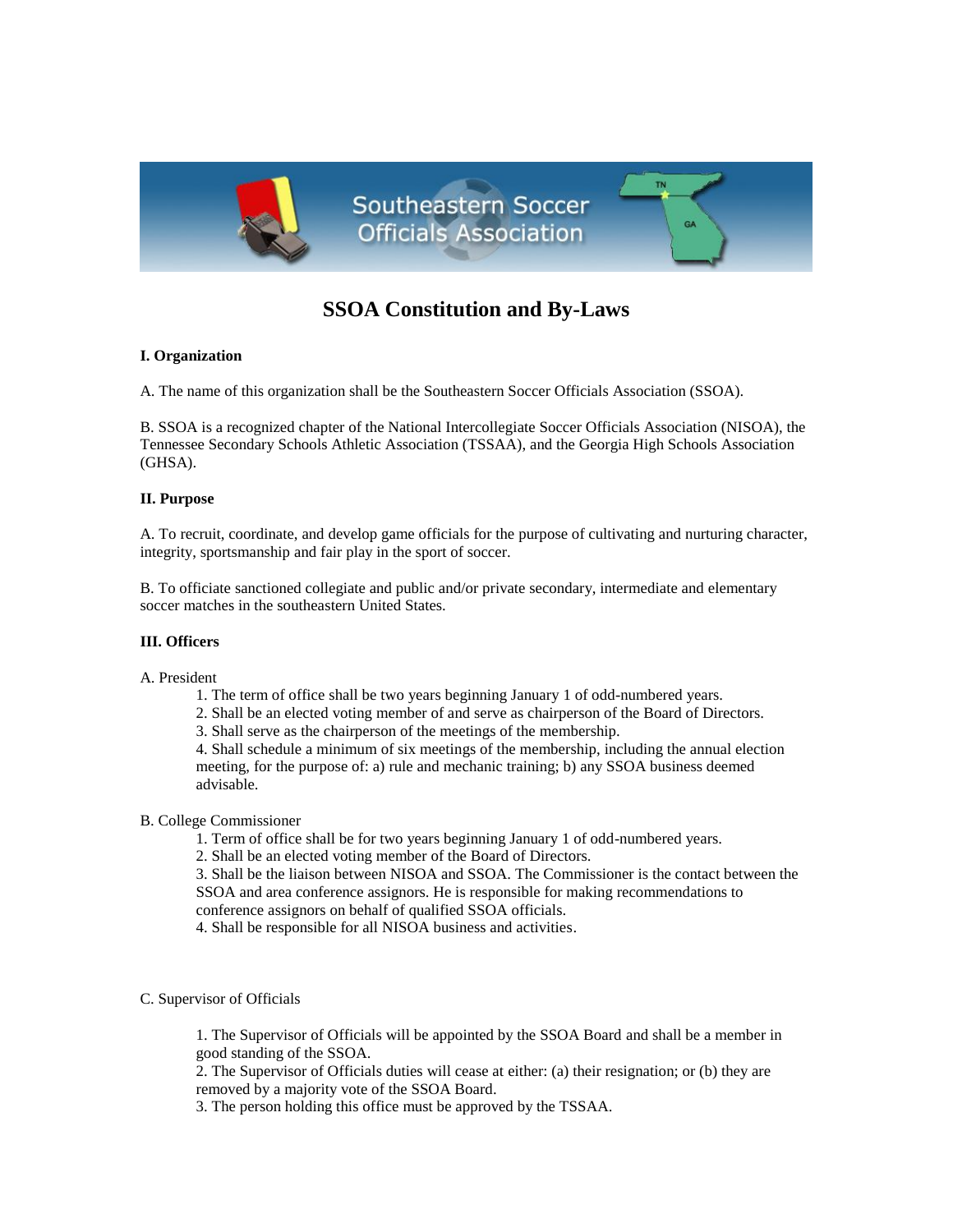4. Shall be responsible for observing, assessing and training of collegiate and public and/or private secondary, intermediate and elementary schools.

5. Shall be a voting member of the Board of Directors except on matters directly relating to his/her position as Supervisor of Officials.

6. Shall be the liaison between TSSAA, GHSA and SSOA. All recommendations made to local governing associations will be made through the Supervisor of Officials in accordance with the counsel and discretion of the SSOA Board.

7. Shall not hold an elected board position (President, Treasurer, Secretary, College Commissioner, Member At-Large) while serving as Supervisor of Officials.

## D. Assignor

1. The assignor shall be appointed by the SSOA board. The assignor shall be a member in good standing of the SSOA. This appointment is subject to majority approval by the SSOA board. 2. The Assignor's duties will cease at either: (a) their resignation; or (b) they are removed by a majority vote of the SSOA Board.

3. Shall be a voting member of the Board of Directors except on matters that impact the assigning position immediately such as retention of position, assignor fees increase, etc.

4. Shall be responsible for the collection of game schedules from all schools to which SSOA provides referee services.

5. Shall be responsible for the assignment of all game officials to all school matches to which SSOA provides referee services (including middle school, high school, and college matches). At the discretion of the Assignor and/or the board of directors assigning duties may be given to other qualified SSOA members in addition to the appointed Assignor (i.e., back-up assignor in the absence of assignor, assignment of college games by college commissioner, etc). However, such appointments fall under the authority of the SSOA Board and do not constitute status as a board member.

6. Shall not hold an elected board position (President, Treasurer, Secretary, College Commissioner, Member At-Large) while serving as Assignor.

## E. Secretary

1. Term of office shall be for two years beginning January 1 of even-numbered years.

2. Shall be an elected voting member of the Board of Directors

3. Shall record minutes of each meeting of the membership and Board of Directors. Written copies of the minutes shall be kept for at least three years.

4. Shall provide each member with a current copy of the current by-laws and membership roster. Alternately, this information can be made available on the organization web site.

#### F. Treasurer

1. Term of office shall be for two years beginning January 1 of even-numbered years.

2. Shall be an elected voting member of the Board of Directors.

3. Shall maintain the financial records and properties of SSOA.

4. Shall be responsible for collecting all dues and service fees for SSOA including GHSA and NISOA fees.

5. Shall provide a written financial report as of December 31 to the Board of Directors at the first meeting after January 1.

6. Shall be prepared to submit a budget status report at each meeting of the membership and Board of Directors.

7. Shall present a preliminary budget for the coming year to SSOA board for approval no later than the final meeting of the calendar year.

#### G. Members At-Large

1. There shall be two members-at-large.

2. The term of office shall be for two years with one beginning January 1 of even-numbered years and the other beginning January 1 of odd-numbered years.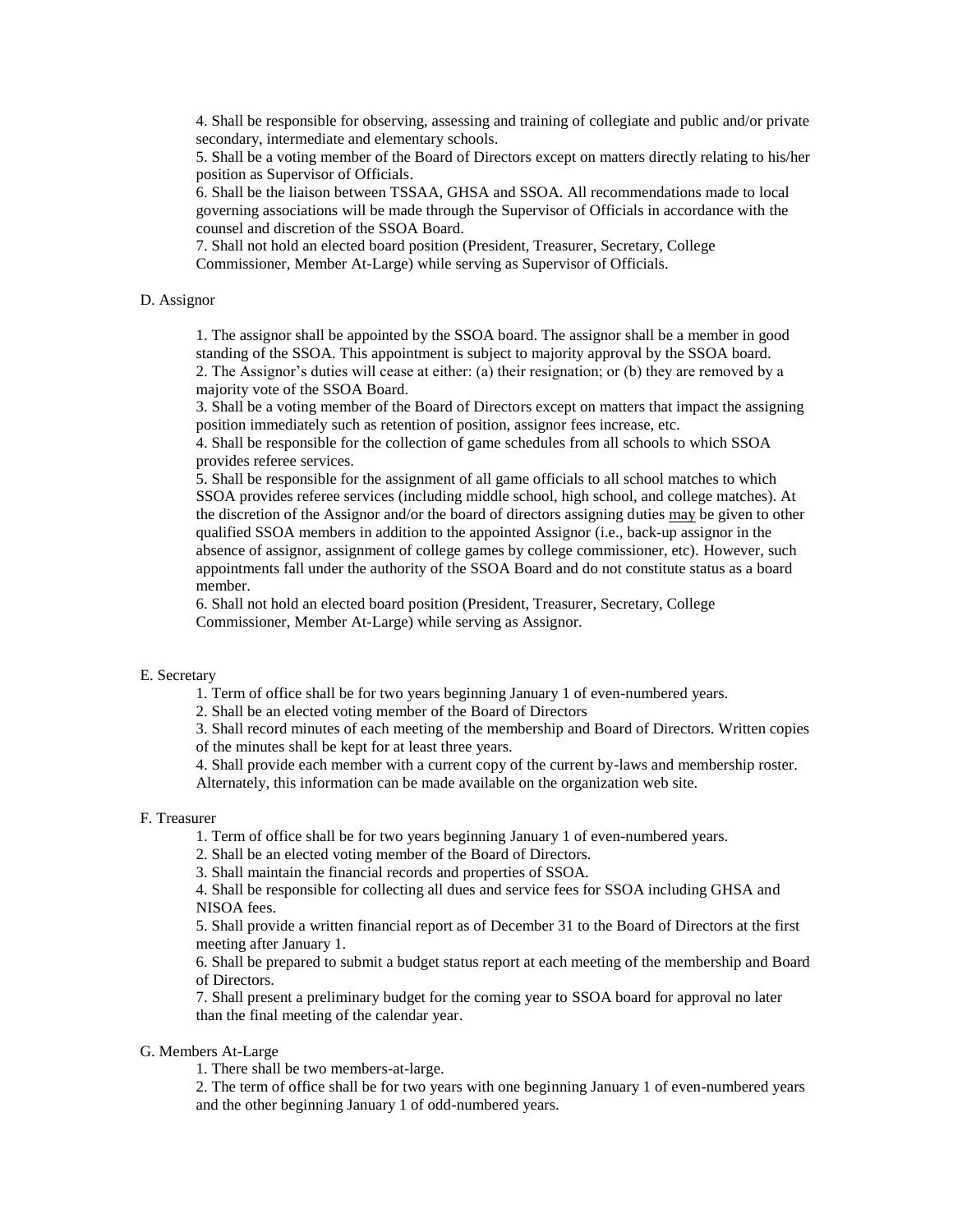3. Shall be elected voting members of the Board of Directors.

4. They shall bring to the attention of the Board of Directors relevant issues and other matters of concern from the membership and serve as the member representative.

#### **IV. Board of Directors**

#### A. Composition

1. The Board shall consist of those persons holding the positions defined in Article III.

2. Each voting member of the Board shall have only one vote no matter how many offices that person holds.

3. The Board shall consist of (6) elected members chosen by majority vote of the SSOA general membership and (2) appointed members chosen by the SSOA board.

4. Standing board members appointed as Assignor and/or Supervisor of Officials shall vacate their elected position(s) and only assume the responsibilities of Assignor and/or Supervisor of Officials. The vacant elected position will be filled promptly at the discretion of the SSOA board.

5. In the event that an elected board position becomes vacant, duties of the vacant position will be handled at the discretion of the board until the vacancy is filled. The vacant position will be filled within a reasonable amount of time by election of the general membership. The elected member will fulfill the remaining term created by the vacancy.

## B. Elections

1. Elections shall occur at the annual election meeting called by the President in November or December of each year.

2. The President, College Commissioner, and one Member At-Large shall be elected in evennumbered years to assume office the following January 1.

3. The Secretary, Treasurer, and one Member At-Large shall be elected in odd-numbered years to assume office in the following January 1.

#### C. Duties

1. The Board shall provide meeting facilities for conducting the business of SSOA.

2. The Board shall determine and authorize all necessary expenditures of money in conducting the affairs of SSOA.

3. The Board shall determine the amount of annual dues, initiation fees, fines from members, and service fees from schools and organizations serviced so that SSOA may operate on a non-profit basis.

4. The Board shall determine fees not set by governing bodies.

5. The Board is responsible for investigating any misconduct of game officials and determining suitable disciplinary measures if required.

6. The Board will advise and/or give consent to referees assigned to region or higher games.

7. The Board shall be responsible for reviewing any SSOA Board appointments annually.

8. The Board shall make temporary appointments to fill vacancies on the board until the next general election.

9. The Board shall approve applications for membership to the SSOA.

10. The Board reserves the right to deny membership in the event that the SSOA board feels it serves the best interest of the SSOA to do so.

#### D. Authority

1. The Board shall have general control over all functions of SSOA.

2. The Board shall determine methods for qualifications and registration of any member.

3. The Board shall act as final appeal for SSOA.

4. The Board shall have authority to rule in any case not covered by these by-laws until the membership adopts a rule covering the situation.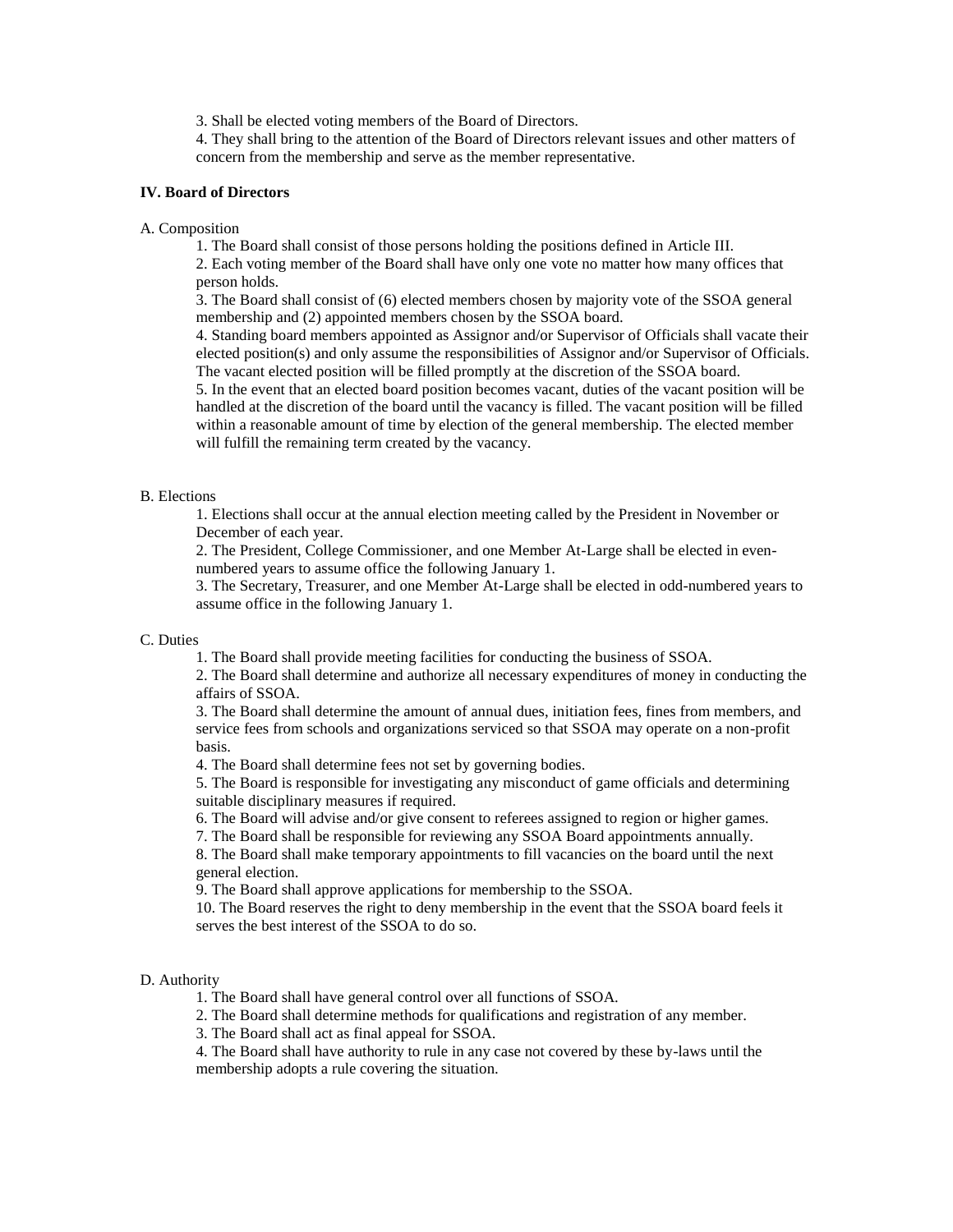#### **V. Membership**

Note: Member referees are independent contractors. They are not employees of the SSOA.

A. Qualifications

1. Officials must meet the minimum requirements, including age, for the appropriate association that governs the school(s).

2. Officials must have a working knowledge of the game of soccer, the rules which govern the game, and the proper referee mechanics.

3. Officials must attend a minimum number of general training meetings during each calendar season as designated by the SSOA Board in order to remain as members in good standing in the SSOA.

B. Dues and Fees

1. Membership dues shall be paid yearly in advance.

2. Members may be denied games if delinquent in fines or dues.

3. SSOA dues are payable and become delinquent on September 1. Fines may be assessed by the Board for dues delinquent more than 30 days.

4. TSSAA dues are paid directly to TSSAA by each member.

- 5. GHSA dues are payable and become delinquent on January 31.
- 6. NISOA dues are payable and become delinquent on November 15.

7. SSOA dues are waived for members of the Board of Directors.

# C. Responsibilities

1. Members have a basic responsibility to attend all regularly scheduled or called meetings.

2. If a member misses a meeting, it is the member's responsibility to determine what business was conducted at the meeting.

3. When a member receives an assignment from the assignor(s), he or she must accept or decline assignment within the designated period of time. Once accepted, assignments are not to be offered to exchange between members without the assignor's expressed knowledge and consent. Members should first contact the assignor when problems with game assignments arise.

4. Members are expected to be professional when accepting assignments and are responsible for working all accepted games, except in cases of emergency.

5. Officials should plan to arrive at the field at least 30 minutes prior to scheduled match time to conduct pre-game conference and required pre-match activities and any official who arrives later than 15 minutes prior to the match shall be considered late.

6. The head referee (dual-system) and the referee (three-man crew) is expected to contact the other official(s) at least the day prior to the assigned match to confirm assignments and coordinate travel arrangements. The head referee (dual-system) and the referee (three-man crew) is also expected to fill out necessary game reports in the Arbiter and submit necessary paperwork to the appropriate governing body (TSSAA, NCAA, etc).

7. Officials shall not contact the assignor or other board members to solicit particular games. Furthermore, officials should not solicit games from schools that currently use the SSOA for the assignment of games. This conduct is considered unprofessional.

## D. Penalties

1. The Board of Directors takes seriously the professional conduct of its membership. The board shall have the ability to set fines and/or penalties it deems appropriate for any conduct considered to be unprofessional based on the nature of the incident in question and/or the history of past unprofessional conduct.

2. Penalties assessed to members for unprofessional conduct may range from verbal warnings, removal from game assignments, fines and/or up to, and including, dismissal from SSOA.